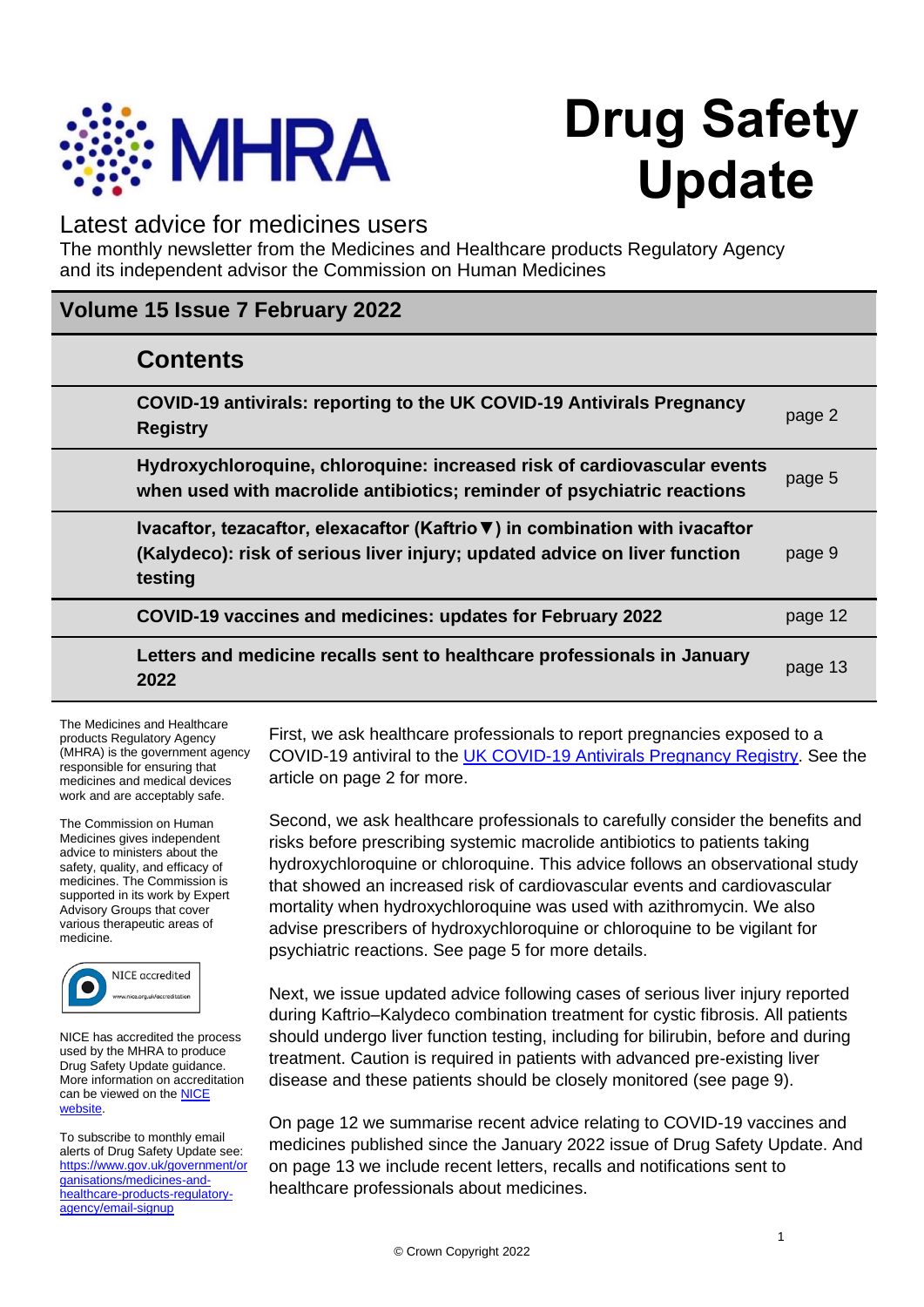# **COVID-19 antivirals: reporting to the UK COVID-19 Antivirals Pregnancy Registry**

As the safety of COVID-19 antivirals in pregnancy has not been established, please report any pregnancies which occur during use of an antiviral, including paternal use, to the UK COVID-19 Antivirals Pregnancy Registry.

This advice applies to molnupiravir (Lagevrio▼), the combination of PF-07321332 (nirmatrelvir) plus ritonavir (Paxlovid▼), and remdesivir (Veklury▼).

### **Advice for healthcare professionals:**

- the [UK COVID-19 Antivirals Pregnancy Registry](https://www.medicinesinpregnancy.org/bumps/COVID-19-Antivirals-Pregnancy-Registry/) is being operated by the MHRA in collaboration with the UK Teratology Information Service (UKTIS) to collect information about exposures to COVID-19 antivirals in pregnancy and enable follow-up of any reported pregnancies; the registry is also collecting information on outcomes for pregnancies where conception occurred during or shortly after paternal exposure to antiviral treatment
- to report to the registry, telephone: 0344 892 0909 (available 9:00am to 5:00pm, Monday to Friday, excluding bank holidays) – for more information see the [UKTIS](https://www.medicinesinpregnancy.org/bumps/COVID-19-Antivirals-Pregnancy-Registry/)  [website](https://www.medicinesinpregnancy.org/bumps/COVID-19-Antivirals-Pregnancy-Registry/)
- healthcare professionals in England, Scotland, and Wales (as well as patients and their partners) can report an exposure to a COVID-19 antiviral during pregnancy or around the time of conception, or of partners on a COVID-19 antiviral around the time of conception
- in Northern Ireland, healthcare professionals cannot currently report on behalf of a pregnant women or their partner, but should encourage them to self-report using the same contact details
- since an exposure may occur in very early pregnancy before pregnancy is recognised, we ask healthcare professionals to report (or to encourage patients to self-report), even if some time has passed since the end of their COVID-19 antiviral treatment.

**This registry is not relevant to pregnancy exposure or outcomes associated with COVID-19 vaccines. For information about the use of COVID-19 vaccines and pregnancy, see [guide on COVID-19 vaccination in pregnancy and](https://www.gov.uk/government/publications/covid-19-vaccination-women-of-childbearing-age-currently-pregnant-planning-a-pregnancy-or-breastfeeding/covid-19-vaccination-a-guide-for-women-of-childbearing-age-pregnant-planning-a-pregnancy-or-breastfeeding)  [breastfeeding.](https://www.gov.uk/government/publications/covid-19-vaccination-women-of-childbearing-age-currently-pregnant-planning-a-pregnancy-or-breastfeeding/covid-19-vaccination-a-guide-for-women-of-childbearing-age-pregnant-planning-a-pregnancy-or-breastfeeding)**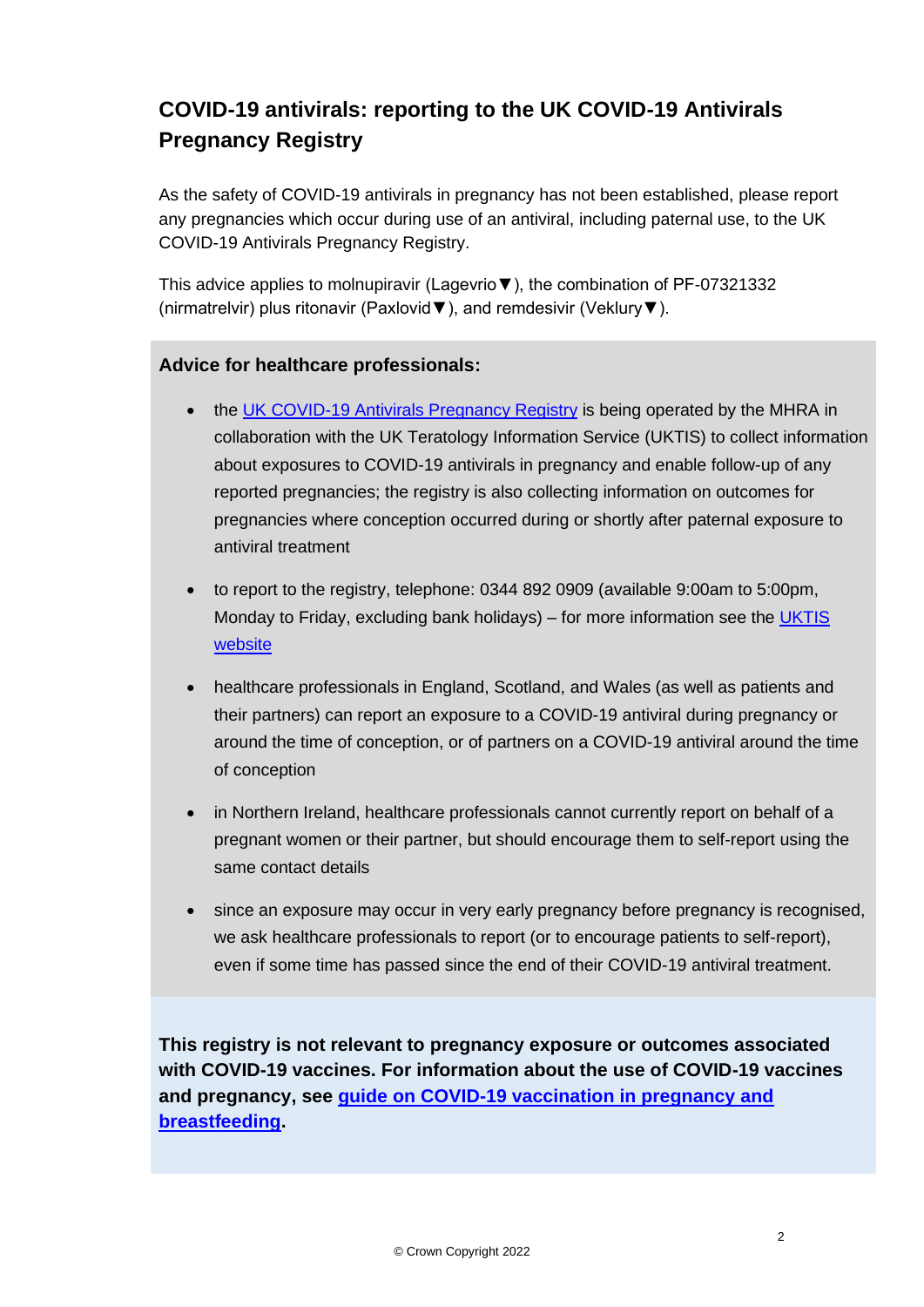# **COVID-19 antiviral medicines**

The oral antiviral medicines molnupiravir (Lagevrio▼) and the combination of PF-07321332 (nirmatrelvir) plus ritonavir (Paxlovid▼) have been authorised for use in people aged 18 years and older who have mild to moderate COVID-19 and at least one risk factor for developing severe illness. Such risk factors include obesity, older age (older than 60 years), diabetes mellitus, or heart disease. See Summary of Product Characteristics for [Lagevrio▼](https://www.gov.uk/government/publications/regulatory-approval-of-lagevrio-molnupiravir) and [Paxlovid▼](https://www.gov.uk/government/publications/regulatory-approval-of-paxlovid).

The intravenous antiviral remdesivir (Veklury V) is authorised for the treatment of COVID-19 in adults and adolescents (aged 12 to 18 years and weighing at least 40 kg) with pneumonia requiring supplemental oxygen (low- or high-flow oxygen or other non-invasive ventilation at start of treatment). It is also authorised for the treatment of COVID-19 in adults who do not require supplemental oxygen and who are at increased risk of progressing to severe COVID-19.

Since the COVID-19 antivirals are new medicines, their safety during pregnancy is not yet understood. Studies of molnupiravir in animals have shown some evidence of reproductive toxicity (harmful effects to the unborn animal); the implications of these data for safety in human pregnancy are not yet known. Animal studies have not shown harm from PF-07321332 or remdesivir, however, human pregnancy data are lacking and a cautious approach to their use is advocated.

Information on effective and safe use, including guidance on contraception, is available in the product information for:

- molnupiravir (Lagevrio ▼) [Summary of Product Information](https://www.gov.uk/government/publications/regulatory-approval-of-lagevrio-molnupiravir) and Patient [Information Leaflet](https://www.gov.uk/government/publications/regulatory-approval-of-lagevrio-molnupiravir)
- PF-07321332 (nirmatrelvir) plus ritonavir (Paxlovid V) Summary of Product [Information](https://www.gov.uk/government/publications/regulatory-approval-of-paxlovid) and [Patient Information Leaflet](https://www.gov.uk/government/publications/regulatory-approval-of-paxlovid)
- remdesivir (Veklury  $\blacktriangledown$ ) [Summary of Product Information](https://www.medicines.org.uk/emc/product/11597/smpc) and Patient Information [Leaflet](https://www.medicines.org.uk/emc/product/11597/pil)

Information for patients about COVID-19 antivirals is also available from other clinical resources or from resources such as [UKTIS Bumps](https://medicinesinpregnancy.org/bumps/monographs/MEDICATIONS-USED-TO-TREAT-COVID-19-IN-PREGNANCY/) and the [NHS website.](https://www.nhs.uk/conditions/coronavirus-covid-19/treatments-for-coronavirus/)

# **The UK COVID-19 Antivirals Pregnancy Registry**

The [UK COVID-19 Antivirals Pregnancy Registry](http://www.medicinesinpregnancy.org/COVID-19-Antivirals-Pregnancy-Registry) aims to collect information about exposures to COVID-19 antivirals during or shortly before pregnancy. The registry is also collecting information on outcomes for pregnancies where conception occurred during or shortly after paternal exposure to COVID-19 antiviral treatment. It is hoped that the information collected by the registry will allow the MHRA, UKTIS, and healthcare providers to evaluate the outcomes of exposures to COVID-19 antivirals in and around pregnancy.

The route for reporting of relevant exposures into the registry is being supported by the UK Teratology Information Service (UKTIS), on behalf of the MHRA. UKTIS is part of the Newcastle National Poisons Information Service and routinely collect information about medicines in pregnancy to better understand the effects medicines can have on unborn babies.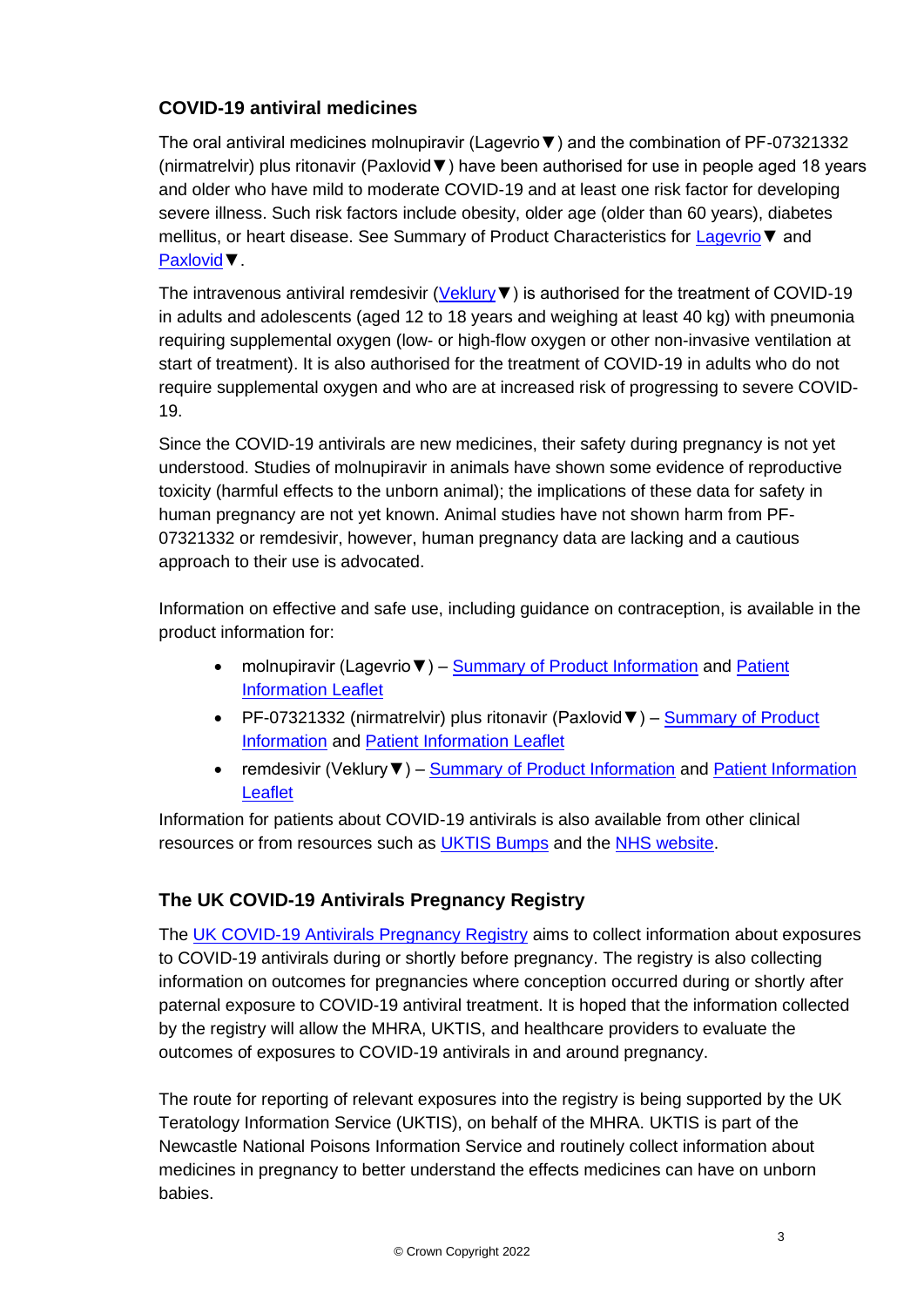### **How to report a pregnancy exposed to a new COVID-19 antiviral**

To report an exposed pregnancy to UKTIS, telephone: 0344 892 0909 (available 9:00am to 5:00pm, Monday to Friday, excluding bank holidays).

Patients in the UK (England, Scotland, Wales, and Northern Ireland) can directly report to the registry if they used a COVID-19 antiviral medication when they were pregnant, shortly before pregnancy, or around the time their partner conceived.

Healthcare professionals in England, Scotland, and Wales can report exposures on behalf of pregnant patients or their partners. In Northern Ireland, healthcare professionals cannot currently report on behalf of a patient but should encourage pregnant patients or their partners to self-report to the registry using the same details.

More information is available on the [UKTIS Registry website.](http://www.medicinesinpregnancy.org/COVID-19-Antivirals-Pregnancy-Registry) The website includes details on privacy and follow-up.

Since exposures may occur in very early pregnancy before pregnancy is recognised, we ask healthcare professionals to report (or to encourage patients to self-report), even if some time has passed since the end of their COVID-19 antiviral treatment.

### **Report suspected adverse drug reactions via a Yellow Card**

All other suspected adverse drug reactions should be reported to the [Yellow Card scheme.](https://yellowcard.mhra.gov.uk/)

Report suspected side effects to medicines, vaccines, medical device and test kit incidents used in coronavirus (COVID-19) testing and treatment using the dedicated [Coronavirus](https://coronavirus-yellowcard.mhra.gov.uk/)  [Yellow Card reporting site](https://coronavirus-yellowcard.mhra.gov.uk/) or the Yellow Card app. See the MHRA website for the [latest](https://www.gov.uk/government/collections/mhra-guidance-on-coronavirus-covid-19)  [information on medicines and vaccines for COVID-19.](https://www.gov.uk/government/collections/mhra-guidance-on-coronavirus-covid-19)

*Article citation: Drug Safety Update volume 15, issue 7: February 2022: 1.*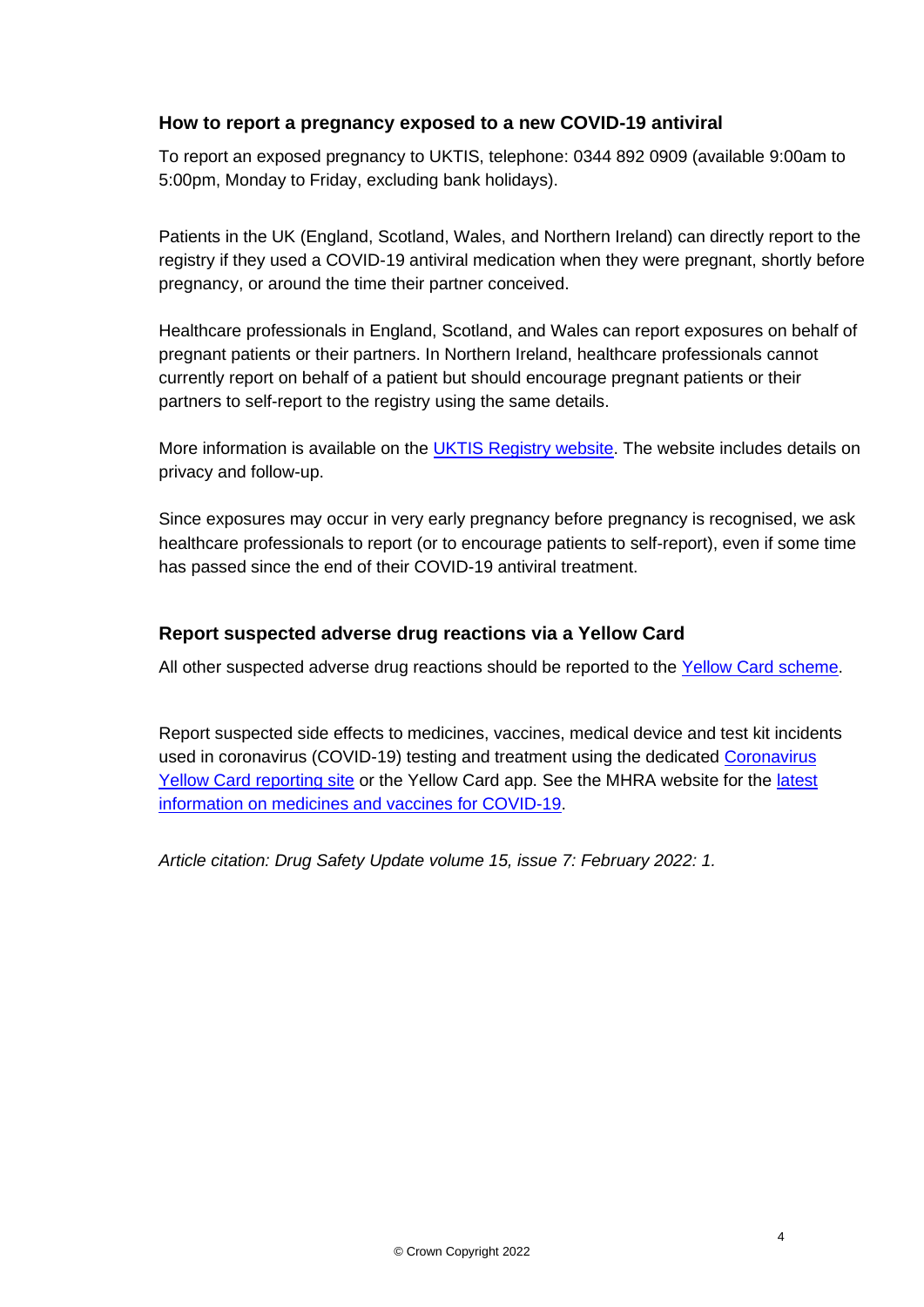# **Hydroxychloroquine, chloroquine: increased risk of cardiovascular events when used with macrolide antibiotics; reminder of psychiatric reactions**

Carefully consider the benefits and risks before prescribing systemic azithromycin or other systemic macrolide antibiotics (erythromycin or clarithromycin) to patients being treated with hydroxychloroquine or chloroquine. An observational study in patients with rheumatoid arthritis has shown that co-administration of azithromycin with hydroxychloroquine is associated with an increased risk of cardiovascular events and cardiovascular mortality.

### **Advice for healthcare professionals:**

- an observational study has shown that co-administration of azithromycin with hydroxychloroquine in patients with rheumatoid arthritis is associated with an increased risk of cardiovascular events (including angina or chest pain and heart failure) and cardiovascular mortality
- carefully consider the benefits and risks before prescribing systemic azithromycin or other systemic macrolide antibiotics (erythromycin or clarithromycin) to patients being treated with hydroxychloroquine or chloroquine
- if there is a clinical need to prescribe systemic macrolide antibiotics with hydroxychloroquine or chloroquine, use caution in patients with risk factors for cardiac events and follow advice in the product information for each medicine
- be vigilant for psychiatric reactions associated with hydroxychloroquine or chloroquine, especially in the first month of treatment; events have been reported in patients with no prior history of psychiatric disorders
- report suspected adverse drug reactions on a [Yellow Card](http://www.mhra.gov.uk/yellowcard)

# **Advice for healthcare professionals to give to patients and carers:**

- some antibiotics (known as macrolides) taken by mouth or given as an injection at the same time as hydroxychloroquine or chloroquine have been associated with an increased risk of side effects that affect the heart
- seek urgent medical help if you have any signs of problems with your heart (for example, palpitations, fainting, chest pain, or unexplained breathlessness)
- some patients have also reported mental health symptoms when they started treatment with hydroxychloroquine or chloroquine
- speak to your doctor as soon as possible if you or your family members or caregivers notice any new or worsening mental health symptoms
- read the patient information leaflet that comes with your medicine [\(hydroxychloroquine](https://www.medicines.org.uk/emc/product/11326/pil) or [chloroquine\)](https://www.medicines.org.uk/emc/product/5490/pil) and keep it handy in case you need to read it again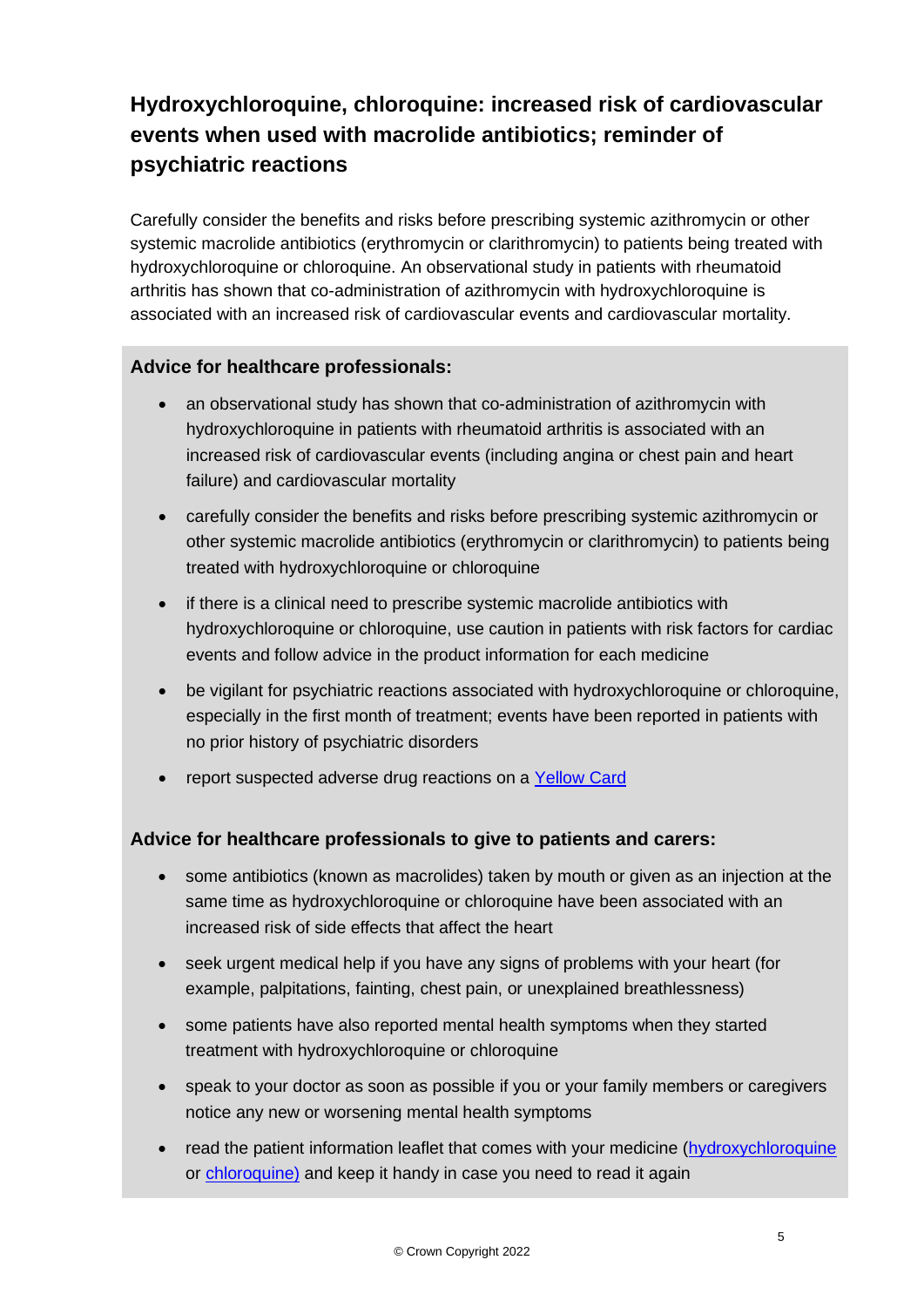# **Hydroxychloroquine and chloroquine indications**

.

Hydroxychloroquine is indicated for treatment of rheumatoid arthritis, systemic lupus erythematosus, and dermatological conditions aggravated by sunlight. Chloroquine is indicated for malaria prophylaxis or treatment, with some products also having indications for treatment of amoebic hepatitis and abscess, rheumatoid arthritis, and discoid or systemic lupus erythematosus.

### **Review of cardiovascular safety after observational trial**

An [observational retrospective study](https://www.thelancet.com/journals/lanrhe/article/PIIS2665-9913(20)30276-9/fulltext)<sup>1</sup> published in August 2020 compared records of adverse events in patients initiated on hydroxychloroquine alone with those in patients initiated on sulfasalazine alone for rheumatoid arthritis. The same study compared severe adverse events associated with use of hydroxychloroquine plus azithromycin with those associated with use of hydroxychloroquine plus amoxicillin.

The study showed that in a short-term period (up to 30 days) after first use of hydroxychloroquine treatment in combination with azithromycin there was an increased risk of angina or chest pain, heart failure, and cardiovascular mortality compared with the combination of hydroxychloroquine and amoxicillin.

No excess risk of severe adverse events was identified in the short-term period of hydroxychloroquine alone (compared with sulfasalazine), but longer-term use past 30 days was associated with increased cardiovascular mortality.

Although the mechanism of the observed effects was not examined in detail by the study, it has been proposed that events could be caused by cumulative effects of hydroxychloroquine and azithromycin on the QT interval, potentiating arrythmias and cardiac death, or through other additive cardiotoxic effects more generally.

A national review of safety data by the [Pharmacovigilance Expert Advisory Group](https://www.gov.uk/government/organisations/commission-on-human-medicines/about/membership#pharmacovigilance-eag) of the Commission on Human Medicines considered these data. We have published a [Public](https://www.gov.uk/government/publications/hydroxychloroquine-or-chloroquine-in-combination-with-macrolide-antibiotics-review-of-epidemiological-data-for-cardiovascular-safety)  [Assessment Report](https://www.gov.uk/government/publications/hydroxychloroquine-or-chloroquine-in-combination-with-macrolide-antibiotics-review-of-epidemiological-data-for-cardiovascular-safety) of this assessment.

The review recommended that the product information for hydroxychloroquine and systemic azithromycin medicines should be amended to include new warnings and advice on these risks. Due to the similar safety profiles, the risks seen with concurrent use of hydroxychloroquine and azithromycin are considered to apply to concurrent use of hydroxychloroquine and other systemic macrolide antibiotics (clarithromycin or erythromycin) and to use of chloroquine with systemic macrolide antibiotics. As such, the review recommended that similar warnings should also be added to the product information for chloroquine and for systemic clarithromycin or erythromycin.

These warnings are not being introduced for topical macrolide products (which are indicated for conjunctivitis or acne), as these products are used at lower doses and with very limited potential for systemic exposure, and do not list cardiovascular events as potential adverse effects associated with their use.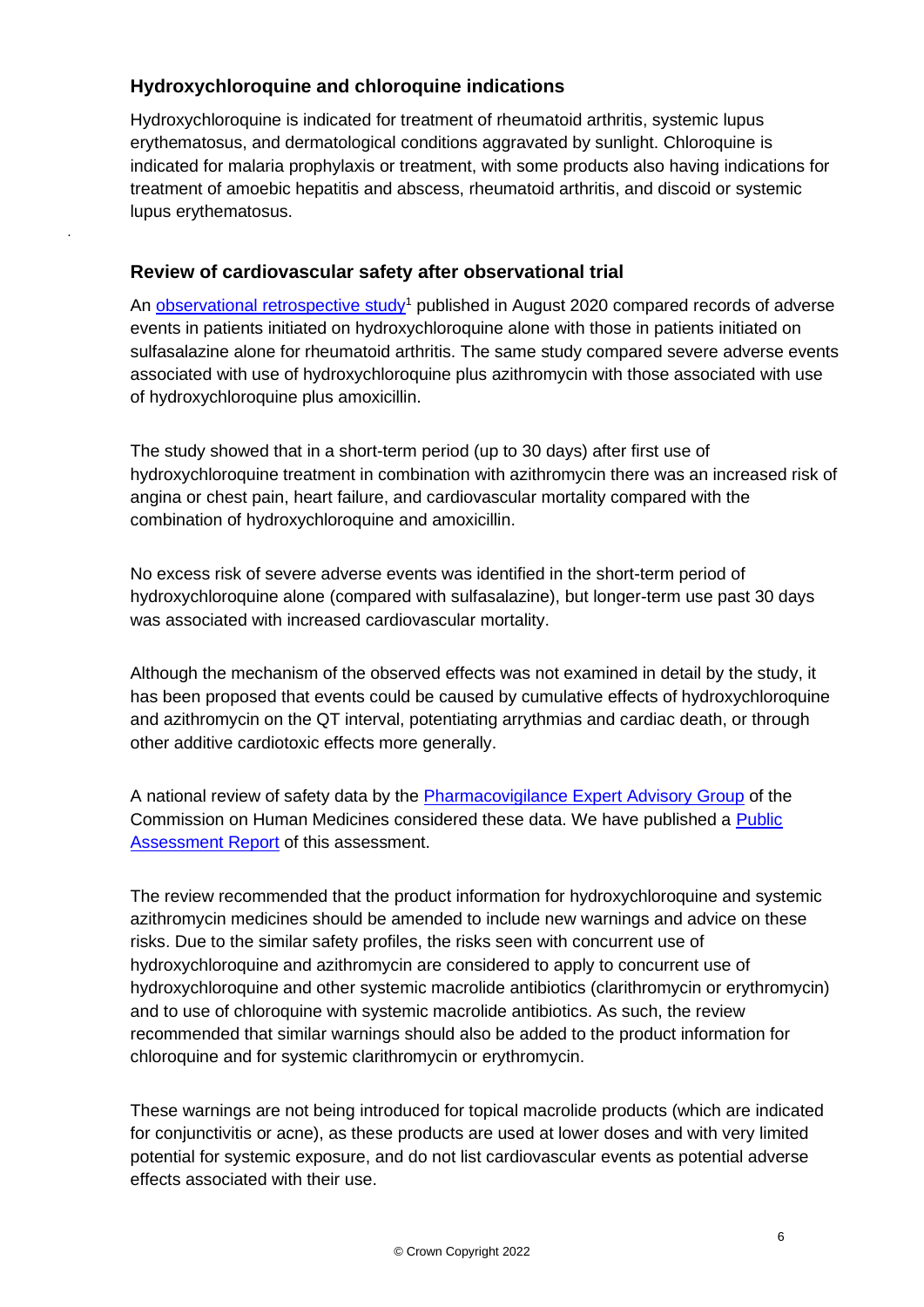### **Reminder of existing cardiac warnings**

The product information for [hydroxychloroquine](https://www.medicines.org.uk/emc/product/1764/smpc) and [chloroquine](https://www.medicines.org.uk/emc/product/5490/smpc) already contains warnings about cases of cardiomyopathy resulting in cardiac failure, in some cases with fatal outcome. Clinical monitoring for signs and symptoms of cardiomyopathy is advised for patients taking hydroxychloroquine or long-term chloroquine. If signs and symptoms of cardiomyopathy occur during treatment with either hydroxychloroquine or chloroquine, then treatment should be stopped.

Evidence suggests both hydroxychloroquine and chloroquine can prolong the QT interval, especially in overdose or when used in combination with other medicines with the potential to induce cardiac arrhythmias. Warnings are also in place across the product information for [azithromycin,](https://www.medicines.org.uk/emc/product/6541/smpc#gref) [clarithromycin,](https://www.medicines.org.uk/emc/product/7072/smpc#gref) and [erythromycin](https://www.gov.uk/drug-safety-update/erythromycin-caution-required-due-to-cardiac-risks-qt-interval-prolongation-drug-interaction-with-rivaroxaban) to use caution in patients with a history of QT interval prolongation or in patients receiving a medicine known to cause QT prolongation.

### **Characteristics of psychiatric reactions**

Hydroxychloroquine and chloroquine have been previously associated with psychiatric reactions, including reports of depression, anxiety, hallucinations, and psychosis.

In November 2020, a [European safety review](https://www.ema.europa.eu/en/news/meeting-highlights-pharmacovigilance-risk-assessment-committee-prac-23-26-november-2020) recommended updates to the warnings for hydroxychloroquine and chloroquine medicines to include a range of reported psychiatric reactions, including rare cases of suicidal behaviour. The review noted that when psychiatric events occurred, they were typically within the first month of treatment. Events have been reported in patients with no previous history of psychiatric disorders.

Information about these reactions have been added to the Summary of Product Characteristics and Patient Information Leaflets for hydroxychloroquine and chloroquine.

Advise patients taking hydroxychloroquine or chloroquine medicines to contact a doctor immediately if they experience new or worsening mental health problems (such as irrational thoughts, anxiety, hallucinations, and feeling confused or feeling depressed, including thoughts of self-harm or suicide). Family members or caregivers may also be advised to be vigilant for these reactions and the need to seek medical advice if they occur.

# **Context of clinical studies**

This article concerns regulatory action taken based on safety data from the use of these medicines in their authorised indications. Other safety studies on hydroxychloroquine alone or with azithromycin have been conducted in the context of COVID-19 treatment.

Hydroxychloroquine and chloroquine are not authorised to treat symptoms related to COVID-19 or to prevent infection. [MHRA advice](https://www.gov.uk/government/news/chloroquine-and-hydroxychloroquine-not-licensed-for-coronavirus-covid-19-treatment) since March 2020 is that these products should only be used for COVID-19 within a clinical trial. However, there are currently no ongoing clinical trials in this indication, since [recruitment to the hydroxychloroquine arm of the RECOVERY](https://www.gov.uk/government/news/mhra-suspends-recruitment-to-covid-19-hydroxychloroquine-trials)  [trial](https://www.gov.uk/government/news/mhra-suspends-recruitment-to-covid-19-hydroxychloroquine-trials) [was suspended](https://www.gov.uk/government/news/mhra-suspends-recruitment-to-covid-19-hydroxychloroquine-trials) after results showed no benefit of hydroxychloroquine in patients hospitalised with COVID-19.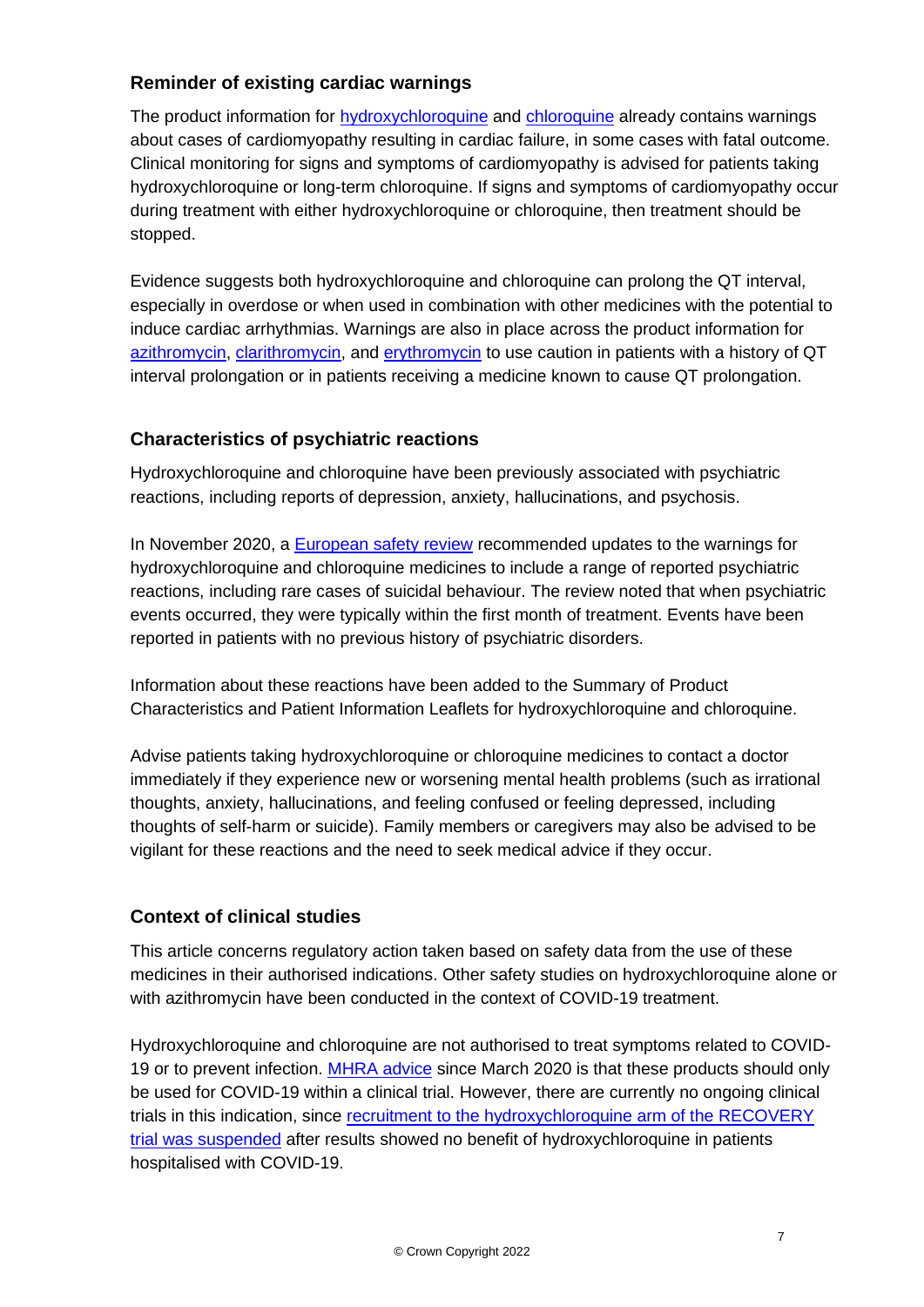### **Report suspected reactions on a Yellow Card**

Please continue to report suspected adverse drug reactions to the [Yellow Card scheme.](https://yellowcard.mhra.gov.uk/)

Healthcare professionals, patients, and caregivers are asked to submit reports using the Yellow Card scheme electronically using:

- the Yellow Card [website](https://yellowcard.mhra.gov.uk/)
- the Yellow Card app; download from the [Apple](https://itunes.apple.com/us/app/apple-store/id990237487?pt=117756671&ct=EYC&mt=8) App Store or [Google](https://play.google.com/store/apps/details?id=uk.org.mhra.yellowcard&referrer=utm_source%3DEYC%26utm_medium%3Dcpc%26anid%3Dadmob) Play Store
- some clinical IT systems for healthcare professionals (EMIS, SystmOne, Vision, MiDatabank, and Ulysses)

When reporting please provide as much information as possible, including information about medical history, any concomitant medication, onset timing, treatment dates, and product brand name.

Report suspected side effects to medicines, vaccines or medical device and test kit incidents used in coronavirus (COVID-19) testing and treatment using the [dedicated Coronavirus](https://coronavirus-yellowcard.mhra.gov.uk/)  [Yellow Card reporting site](https://coronavirus-yellowcard.mhra.gov.uk/) or the Yellow Card app.

#### **Footnotes**

1. Lane JCE and others. [Risk of hydroxychloroquine alone and in combination with](https://www.thelancet.com/journals/lanrhe/article/PIIS2665-9913(20)30276-9/fulltext)  [azithromycin in the treatment of rheumatoid arthritis: a multinational, retrospective](https://www.thelancet.com/journals/lanrhe/article/PIIS2665-9913(20)30276-9/fulltext)  [study.](https://www.thelancet.com/journals/lanrhe/article/PIIS2665-9913(20)30276-9/fulltext) Lancet Rheumatol 2020: volume 2, pages e698-e711.

*Article citation: Drug Safety Update volume 15, issue 7: February 2022: 2.*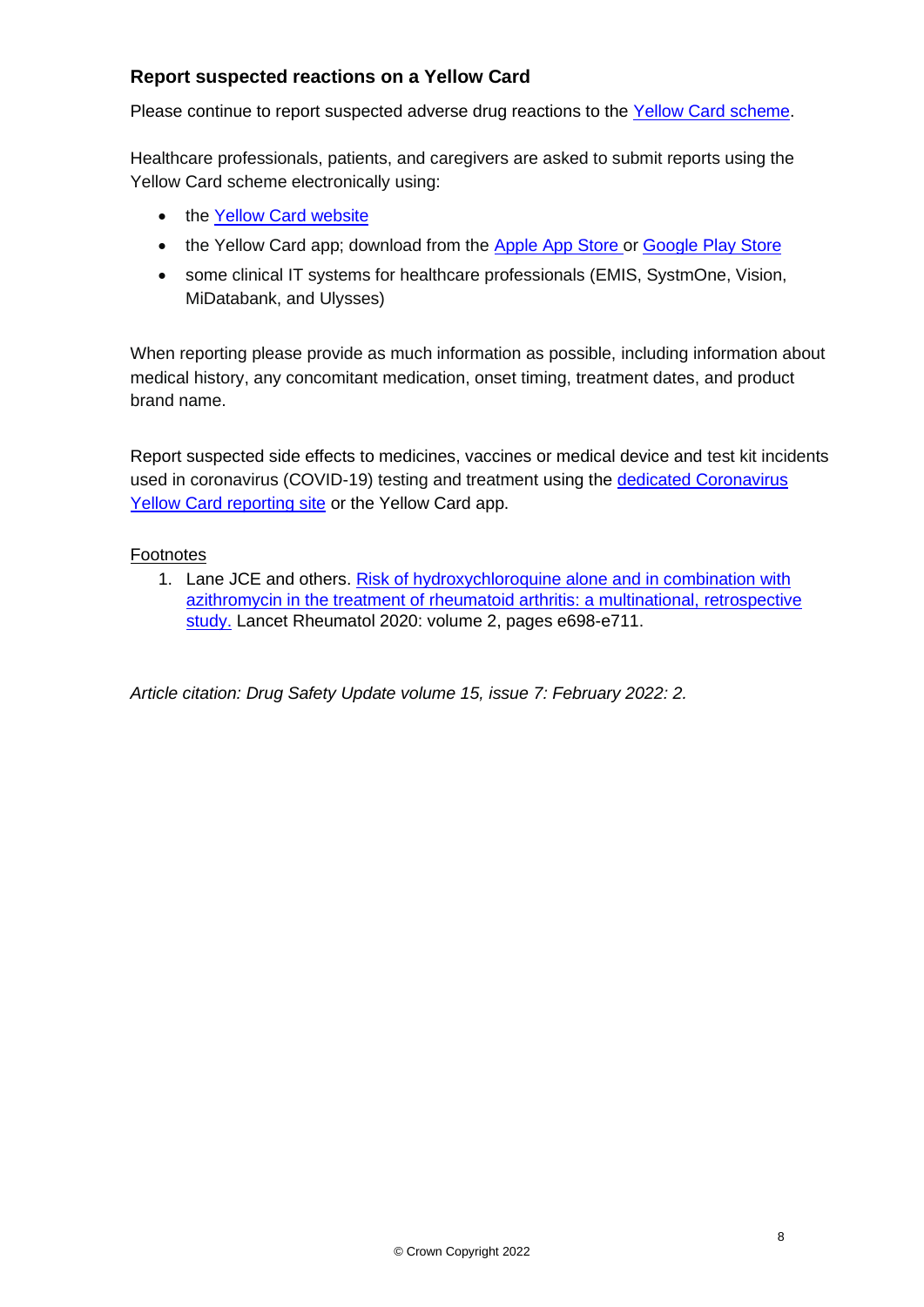# **Ivacaftor, tezacaftor, elexacaftor (Kaftrio▼) in combination with ivacaftor (Kalydeco): risk of serious liver injury; updated advice on liver function testing**

Cases of serious liver injury with elevated transaminases and bilirubin have been reported during treatment with Kaftrio–Kalydeco combination therapy. In all patients, measure alanine aminotransferase (ALT), aspartate aminotransferase (AST), and total bilirubin levels before starting treatment, every 3 months during the first year of treatment, and annually thereafter.

#### **Advice for healthcare professionals:**

- cases of serious liver injury characterised by concomitant elevations in alanine aminotransferase (ALT), aspartate aminotransferase (AST), and total bilirubin have been reported with ivacaftor/tezacaftor/elexacaftor (Kaftrio) in combination with ivacaftor (Kalydeco)
- one case of serious liver injury in a patient with pre-existing cirrhosis and portal hypertension resulted in liver failure requiring liver transplantation
- measure total bilirubin levels in addition to ALT and AST levels before initiating treatment, every 3 months during the first year of treatment, and annually thereafter; consider more frequent monitoring for patients with a history of liver disease or a history of transaminase elevations
- use with caution in patients with advanced pre-existing liver disease (for example, cirrhosis or portal hypertension) and only if the benefits are expected to outweigh the risks; if used, these patients should be closely monitored
- perform prompt clinical evaluation and measure liver function in patients who report symptoms that may indicate liver injury
- discontinue treatment in the event of significant elevation of liver enzymes (see criteria on page 11) or clinical signs and symptoms of liver injury; following resolution of liver abnormalities, consider the benefits and risks before resuming treatment
- report any suspected adverse reactions associated with Kaftrio▼ in combination with ivacaftor (Kalydeco) to the [Yellow Card scheme](http://www.mhra.gov.uk/yellowcard)

### **Advice for healthcare professionals to provide to patients and carers:**

- Kaftrio and Kalydeco are medicines used in cystic fibrosis to help breathing by improving lung function
- these medicines can affect the liver in some patients; a few patients on Kaftrio and Kalydeco combination therapy have developed severe liver problems – in isolated cases, a liver transplant could be needed
- blood tests to check your liver function are needed before your treatment starts, every 3 months for the first year, and then once a year after this; you might need more frequent tests if you have had liver problems or high liver enzymes in the past
- talk to your doctor straight away if you have signs of liver problems, such as pain in the upper right area of your stomach, yellowing of your skin or the white part of your eyes, loss of appetite, nausea or vomiting, or dark urine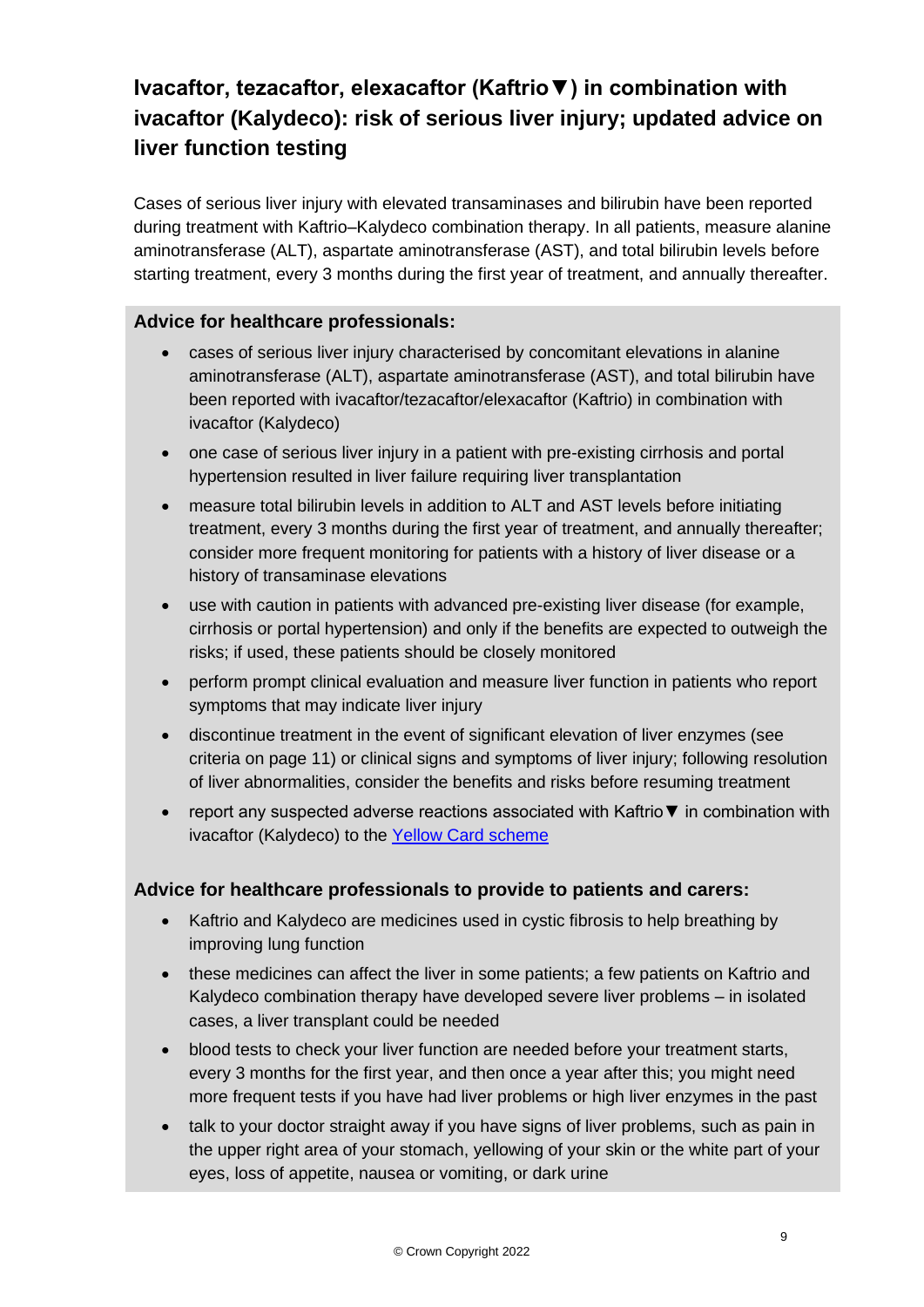# **Kaftrio–Kalydeco combination therapy and liver injury**

Ivacaftor/elexacaftor/tezacaftor (Kaftrio▼) is indicated in a combination regimen with ivacaftor (Kalydeco) for the treatment of cystic fibrosis in patients aged 6 years and older who have at least one F508del mutation in the cystic fibrosis transmembrane conductance regulator (CFTR) gene.

Cystic fibrosis can lead to liver fibrosis and liver cirrhosis, and elevations in ALT and AST are common. Elevated transaminases have also been observed in patients treated with Kaftrio–Kalydeco combination therapy. Regular monitoring of liver function, including transaminases, has been advised since authorisation.

A [recent European review of safety data](https://www.ema.europa.eu/en/documents/procedural-steps-after/kaftrio-epar-procedural-steps-taken-scientific-information-after-authorisation_en.pdf) identified a case of liver failure leading to liver transplantation in a patient taking Kaftrio–Kalydeco combination. This case was reported post-marketing in an adult patient with pre-existing cirrhosis and portal hypertension. The review also identified 2 other cases of serious liver injury in adult patients with no prior history of liver disease. These patients had elevations in transaminases and total bilirubin, and the patients were hospitalised with jaundice.

It is not possible to estimate the frequency of reports of serious liver injury or bilirubin elevations. The mechanism underlying liver injury following treatment is also unknown.

In the UK, from October 2020 and up to 12 December 2021, the Yellow Card scheme has received 22 reports of serious liver disorders and 54 reports of abnormal liver test results (6 with concomitant bilirubin elevations) associated with Kaftrio–Kalydeco combination therapy. 1

As for all medicines, the MHRA will keep reports of suspected serious adverse drug reactions under close review.

# **New advice to minimise risk of liver injury**

Following the findings of the [European review,](https://www.ema.europa.eu/en/documents/procedural-steps-after/kaftrio-epar-procedural-steps-taken-scientific-information-after-authorisation_en.pdf) existing warnings on hepatotoxicity in the product information for [Kaftrio](https://www.medicines.org.uk/emc/product/11724/smpc) and [Kalydeco](https://www.medicines.org.uk/emc/product/3040/smpc) have been strengthened to include the risk of clinically relevant drug-induced liver injury with Kaftrio–Kalydeco combination therapy.

The recommendations for liver function monitoring before and during treatment, which already included regular assessment of ALT and AST, have been strengthened to include advice to measure total bilirubin concomitantly. The advice that more frequent monitoring should be considered in patients with a history of transaminase elevations has been extended to include also patents with pre-existing liver disease.

In patients with pre-existing advanced liver disease (for example, cirrhosis, portal hypertension) Kaftrio–Kalydeco combination therapy should be used with caution and only if the benefits are expected to outweigh the risks. If these patients receive combination therapy, they should be closely monitored after the initiation of treatment.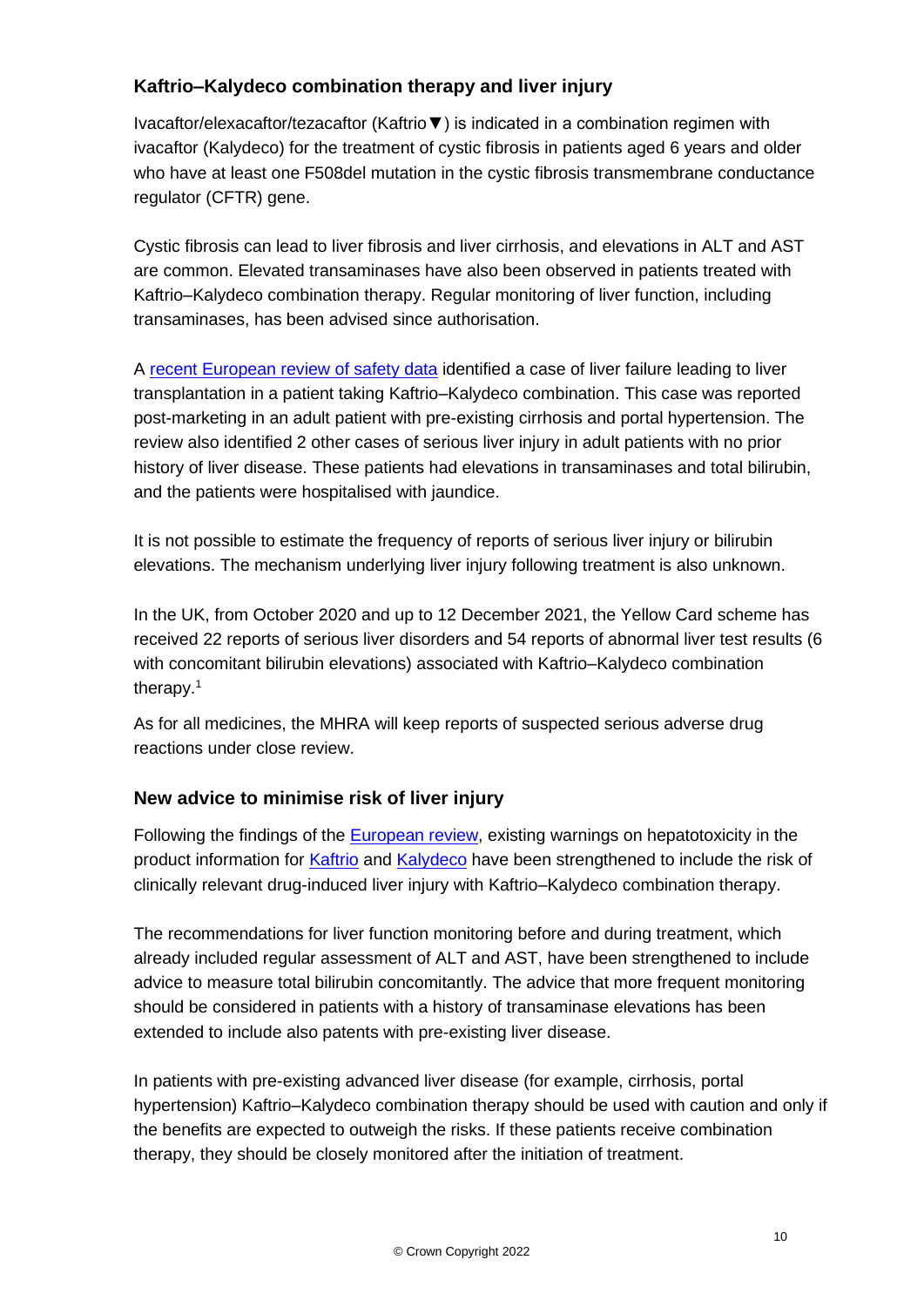# **Advice in cases of significant liver enzyme abnormalities**

If aminotransferases are more than 5-times upper limit of normal (ULN) without bilirubin elevation or more than 3-times ULN with bilirubin more than 2-times ULN:

- interrupt treatment dosing
- monitor aminotransferases and bilirubin until within normal limits
- following resolution, consider the benefits and risks of resuming treatment

# **Reminder of advice for hepatic impairment**

Ivacaftor, tezacaftor, and elexacaftor are extensively metabolised by the cytochrome P450 system in the liver. For patients with moderate hepatic impairment (Child-Pugh Class B), the use of Kaftrio–Kalydeco combination therapy should only be considered when there is a clear medical need and the benefits are expected to outweigh the risks. If this is the case, the combination should be used with caution at a reduced dose as advised in the Summary [of Product Characteristics.](https://www.medicines.org.uk/emc/product/11724/smpc#POSOLOGY) Studies have not been conducted in patients with severe hepatic impairment (Child-Pugh Class C), but the exposure is expected to be higher than in patients with moderate hepatic impairment. It is recommended that patients with severe hepatic impairment should not be treated with Kaftrio.

# **Report suspected reactions on a Yellow Card**

Kaftrio is a black triangle medicine and all suspected adverse drug reactions should be reported to the Yellow Card scheme. Report electronically using:

- the [Yellow Card website](https://yellowcard.mhra.gov.uk/)
- the Yellow Card app; download from the [Apple App Store](https://itunes.apple.com/us/app/apple-store/id990237487?pt=117756671&ct=EYC&mt=8) or [Google Play Store](https://play.google.com/store/apps/details?id=uk.org.mhra.yellowcard&referrer=utm_source%3DEYC%26utm_medium%3Dcpc%26anid%3Dadmob)
- some clinical IT systems for healthcare professionals (EMIS, SystmOne, Vision, MiDatabank, and Ulysses)

When reporting please provide as much information as possible, including information about batch numbers, medical history, any concomitant medication, onset timing, treatment dates, and product brand name.

Report suspected side effects to medicines, vaccines, medical device and test kit incidents used in coronavirus (COVID-19) testing and treatment using the dedicated [Coronavirus](https://coronavirus-yellowcard.mhra.gov.uk/)  [Yellow Card reporting site](https://coronavirus-yellowcard.mhra.gov.uk/) or the Yellow Card app. See the MHRA website for the [latest](https://www.gov.uk/government/collections/mhra-guidance-on-coronavirus-covid-19)  [information on medicines and vaccines for COVID-19.](https://www.gov.uk/government/collections/mhra-guidance-on-coronavirus-covid-19)

### Footnotes

1. In interpreting these data, caution should be exercised as the data may not be complete, and the reporting rates and the information provided within the reports can be influenced by many factors. Reporters are asked to submit Yellow Card reports even if they only have a suspicion that the medicine may have caused the adverse drug reaction.

*Article citation: Drug Safety Update volume 15, issue 7: February 2022: 3.*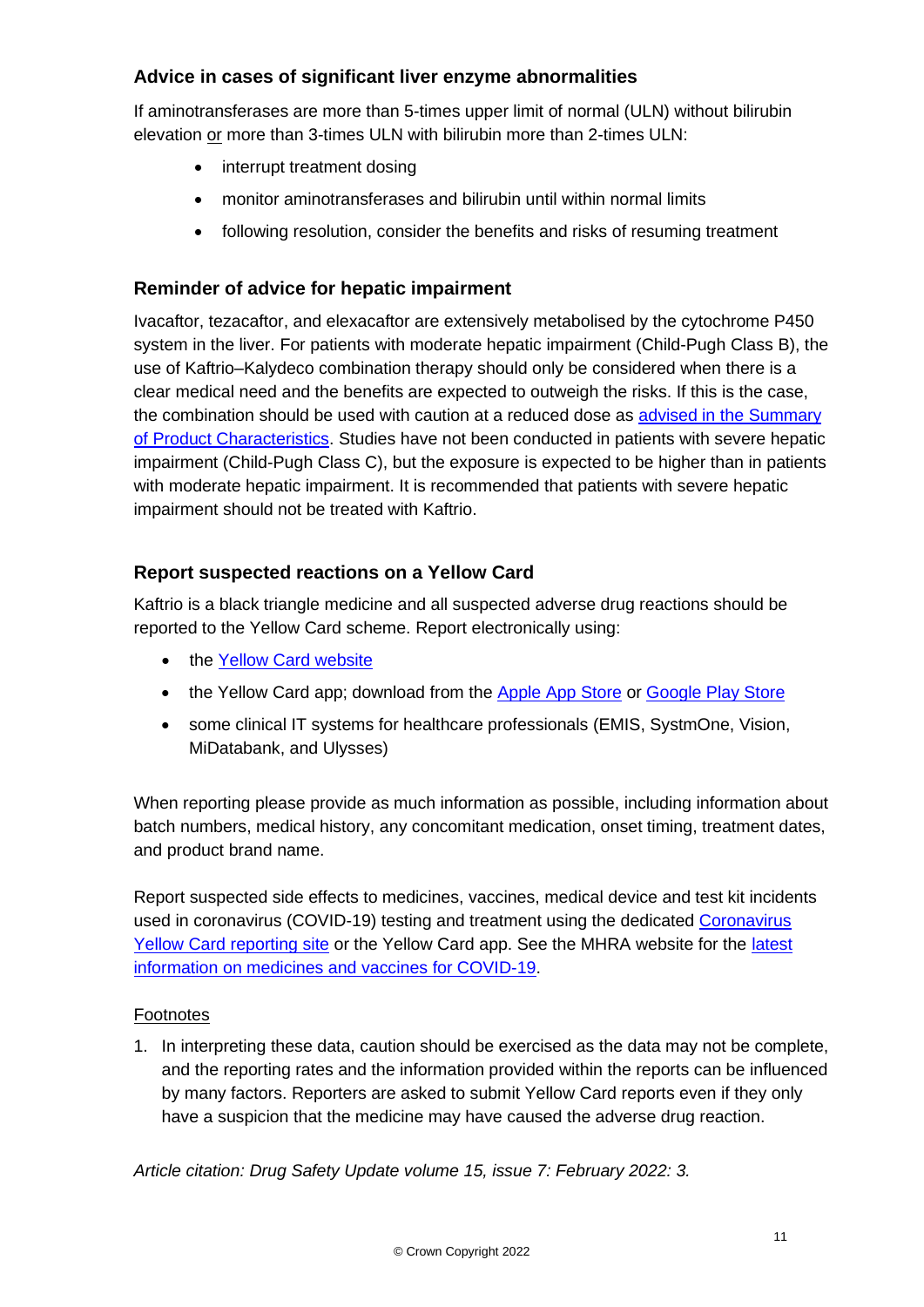# **COVID-19 vaccines and medicines: updates for February 2022**

# **Approval of Novavax COVID-19 vaccine: Nuvaxovid**

We have approved Nuvaxovid, the COVID-19 Vaccine developed by Novavax. This follows a rigorous review of the safety, quality and effectiveness of this vaccine, and expert advice from the government's independent scientific advisory body, the [Commission on Human Medicines](https://www.gov.uk/government/organisations/commission-on-human-medicines)  [\(CHM\).](https://www.gov.uk/government/organisations/commission-on-human-medicines) For more information, please see the [Decision page](https://www.gov.uk/government/publications/regulatory-approval-of-covid-19-vaccine-nuvaxovid/product-information-leaflet-pil-for-nuvaxovid-dispersion-for-injection) on our website which includes the [Summary of Product Characteristics](https://www.gov.uk/government/publications/regulatory-approval-of-covid-19-vaccine-nuvaxovid/summary-of-product-characteristics-for-nuvaxovid-dispersion-for-injection) and [Product Information Leaflet.](https://www.gov.uk/government/publications/regulatory-approval-of-covid-19-vaccine-nuvaxovid/product-information-leaflet-pil-for-nuvaxovid-dispersion-for-injection)

# **Summaries of Yellow Card reporting and other recent MHRA publications**

We continue to publish the summaries of the Yellow Card reporting for the COVID-19 [vaccines](https://www.gov.uk/government/publications/coronavirus-covid-19-vaccine-adverse-reactions/coronavirus-vaccine-summary-of-yellow-card-reporting) being used in the UK. The report summarises information received via the Yellow Card scheme and will be published regularly to include other safety investigations carried out by the MHRA under the [COVID-19 Vaccine Surveillance Strategy.](https://www.gov.uk/government/publications/report-of-the-commission-on-human-medicines-expert-working-group-on-covid-19-vaccine-safety-surveillance)

We have also recently:

.

- updated the [product information](https://www.gov.uk/government/publications/regulatory-approval-of-covid-19-vaccine-astrazeneca) for Vaxzevria (previously COVID-19 Vaccine AstraZeneca) to include extremely rare cases of transverse myelitis. A further dose of Vaxzevria should not be given to those who have experienced symptoms of transverse myelitis after a previous dose of this vaccine
- published the [Public Assessment Report](https://assets.publishing.service.gov.uk/government/uploads/system/uploads/attachment_data/file/1053764/Public_Assessment_Report__PAR__for_Paxlovid_150_mg_100_mg_film-coated_tablets.pdf) and a [summary of the Public Assessment](https://www.gov.uk/government/publications/regulatory-approval-of-paxlovid/summary-of-the-public-assessment-report-par-for-paxlovid-150-mg100-mg-film-coated-tablets)  [Report](https://www.gov.uk/government/publications/regulatory-approval-of-paxlovid/summary-of-the-public-assessment-report-par-for-paxlovid-150-mg100-mg-film-coated-tablets) for Paxlovid antiviral treatment for COVID-19

We previously included summaries of latest COVID-19 information, including in the November [2021,](https://www.gov.uk/drug-safety-update/covid-19-vaccines-and-medicines-updates-for-november-2021) [December 2021](https://www.gov.uk/drug-safety-update/covid-19-vaccines-and-medicines-updates-for-december-2021) and [January 2022](https://www.gov.uk/drug-safety-update/covid-19-vaccines-and-medicines-updates-for-january-2022) issues of Drug Safety Update. See [guidance on](https://www.gov.uk/government/collections/mhra-guidance-on-coronavirus-covid-19)  [COVID-19 for all our latest information,](https://www.gov.uk/government/collections/mhra-guidance-on-coronavirus-covid-19) including after publication of this article.

# **Reporting Yellow Cards**

Report suspected side effects to medicines, vaccines, medical device and test kit incidents used in coronavirus (COVID-19) testing and treatment using the dedicated [Coronavirus](https://coronavirus-yellowcard.mhra.gov.uk/)  [Yellow Card reporting site](https://coronavirus-yellowcard.mhra.gov.uk/) or the Yellow Card app. As these products are under additional monitoring, this includes all suspected adverse reactions associated with these vaccines. This will allow quick identification of new safety information.

When reporting please provide as much information as possible, including information about medical history, any concomitant medications, onset timing, treatment dates, and vaccine product brand name and batch number.

You may be contacted following submission of a Yellow Card report so that we can gather additional relevant information for the assessment of the report. These contributions form an important part of our understanding of suspected adverse events.

*Article citation: Drug Safety Update volume 15, issue 7: February 2022: 4.*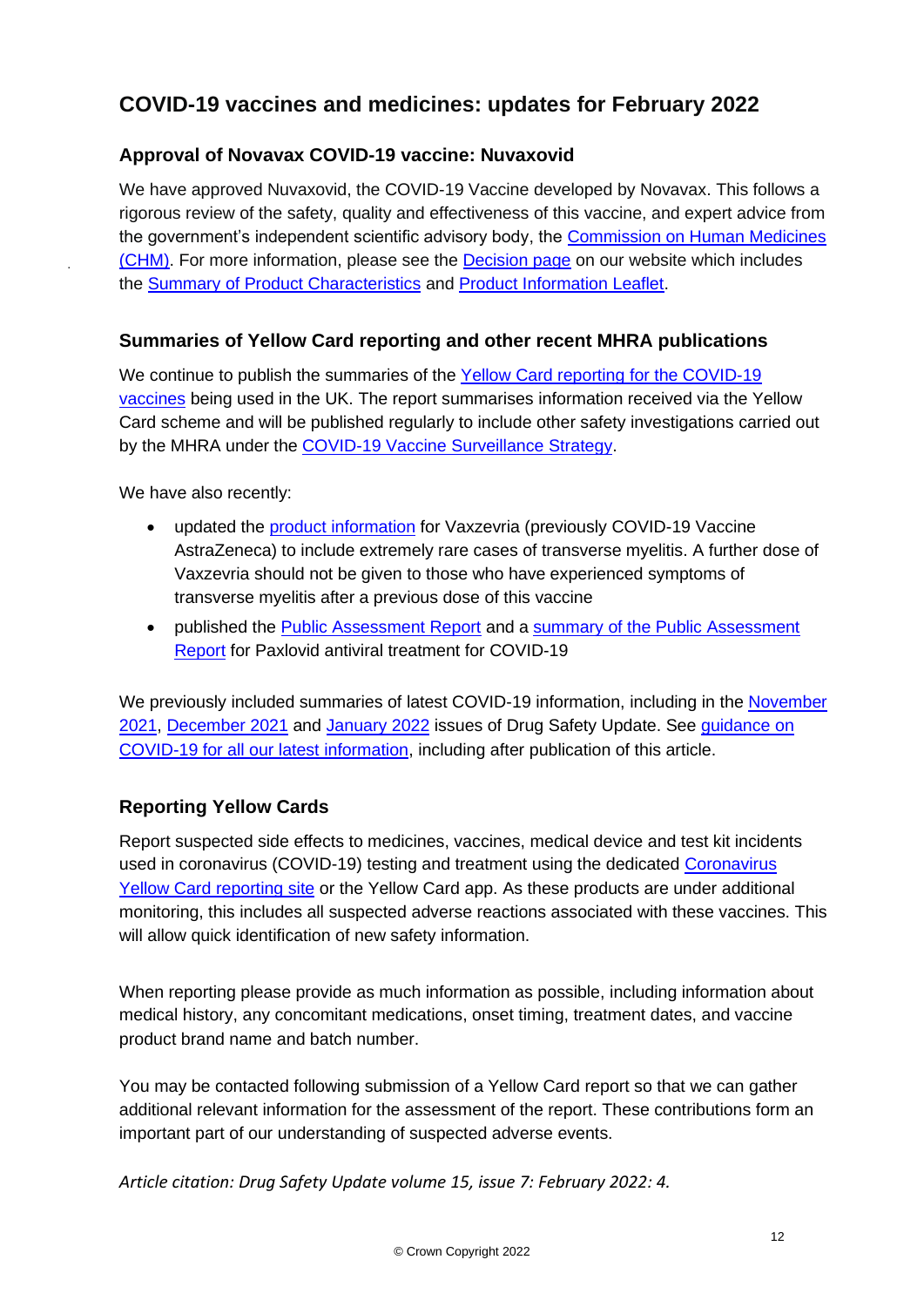# **Letters and medicine recalls sent to healthcare professionals in January 2022**

### **Letters**

In January 2022, the following letters were sent or provided to relevant healthcare professionals:

- Nulojix (belatacept): Further extension of the temporary restriction in supply up until [3Q 2022 in the United Kingdom \(Great Britain & Northern Ireland\)](https://assets.publishing.service.gov.uk/media/620a6e9de90e0710abe648be/Nulojix_UK_DHCP_LETTER_-_17_JAN_2022.pdf)
- Ronapreve▼ (casirivimab and imdevimab) 120 mg/ml solution for injection or infusion: Important information for healthcare professionals about the expiry date of the [6ml vial](https://assets.publishing.service.gov.uk/media/620a6ec08fa8f5490cf51164/Ronapreve_6ml_DHPC_24_JAN_2022.pdf)  [packs](https://assets.publishing.service.gov.uk/media/620a6ec08fa8f5490cf51164/Ronapreve_6ml_DHPC_24_JAN_2022.pdf) and the [20ml vial packs](https://assets.publishing.service.gov.uk/media/620a6ed3e90e0710a7b3ffc1/DHPC_Ronapreve_20ml_27_JAN_2022.pdf)
- [Prismasol 4 mmol/L Potassium Solutions for haemodialysis/haemofiltration: supply of](https://assets.publishing.service.gov.uk/media/620a6ee88fa8f5491267506f/DHPC-prismasol-31Jan2022.pdf)  [non-UK labelled batches during the Covid-19 Pandemic](https://assets.publishing.service.gov.uk/media/620a6ee88fa8f5491267506f/DHPC-prismasol-31Jan2022.pdf)
- [Hemosol B0 Solutions for haemodialysis/haemofiltration: supply of non-UK labelled](https://assets.publishing.service.gov.uk/media/620a6ef48fa8f5490d52ed5e/DHPC-hemosolb0-31Jan2022.pdf)  [batches during the Covid-19 Pandemic](https://assets.publishing.service.gov.uk/media/620a6ef48fa8f5490d52ed5e/DHPC-hemosolb0-31Jan2022.pdf)
- Phoxilium 1.2mmol/I phosphate Solutions for haemodialysis/haemofiltration: supply of [non-UK labelled batches during the Covid-19 Pandemic](https://assets.publishing.service.gov.uk/media/620a6f188fa8f549069a6471/DHPC_-phoxilium-31Jan2022.pdf)

# **Gina 10 microgram vaginal tablets (estradiol): consultation on proposal to make available from pharmacies**

Gina 10 microgram vaginal tablets are a low dose local hormone replacement therapy, authorised for the treatment of vaginal atrophy due to oestrogen deficiency in postmenopausal women. Gina is currently available as a prescription only medicine (POM) and we are considering a proposal to make it available in pharmacies.

The MHRA has launched a public consultation which will be open for comments until midday on 23 February 2022. We are seeking views on reclassifying Gina as a pharmacy medicine and ask healthcare professionals to see [the consultation page](https://www.gov.uk/government/consultations/consultation-on-proposal-to-make-gina-10-microgram-vaginal-tablets-estradiol-available-from-pharmacies) for more information.

### **Medicine Recalls and Notifications**

In January 2022, recalls and notifications for medicines were issued on:

[Class 2 Medicines Recall: SANTEN Oy \(trading as Santen UK Limited\) IKERVIS 1 mg/mL](https://www.gov.uk/drug-device-alerts/class-2-medicines-recall-santen-oy-trading-as-santen-uk-limited-ikervis-1-mg-slash-ml-eye-drops-emulsion-el-22-a-slash-01) [eye drops, emulsion, EL \(22\)A/01.](https://www.gov.uk/drug-device-alerts/class-2-medicines-recall-santen-oy-trading-as-santen-uk-limited-ikervis-1-mg-slash-ml-eye-drops-emulsion-el-22-a-slash-01) Issued 19 January 2022. A batch of Ikervis (ciclosporin) 1 mg/mL eye drops emulsion are being recalled as particles or crystals of ciclosporin have been identified during stability monitoring. This is a precautionary recall; the Marketing Authorisation Holder's investigation has not confirmed that adverse reactions have been caused by the presence of particles. Stop supplying the batch immediately, quarantine all remaining stock and return to supplier.